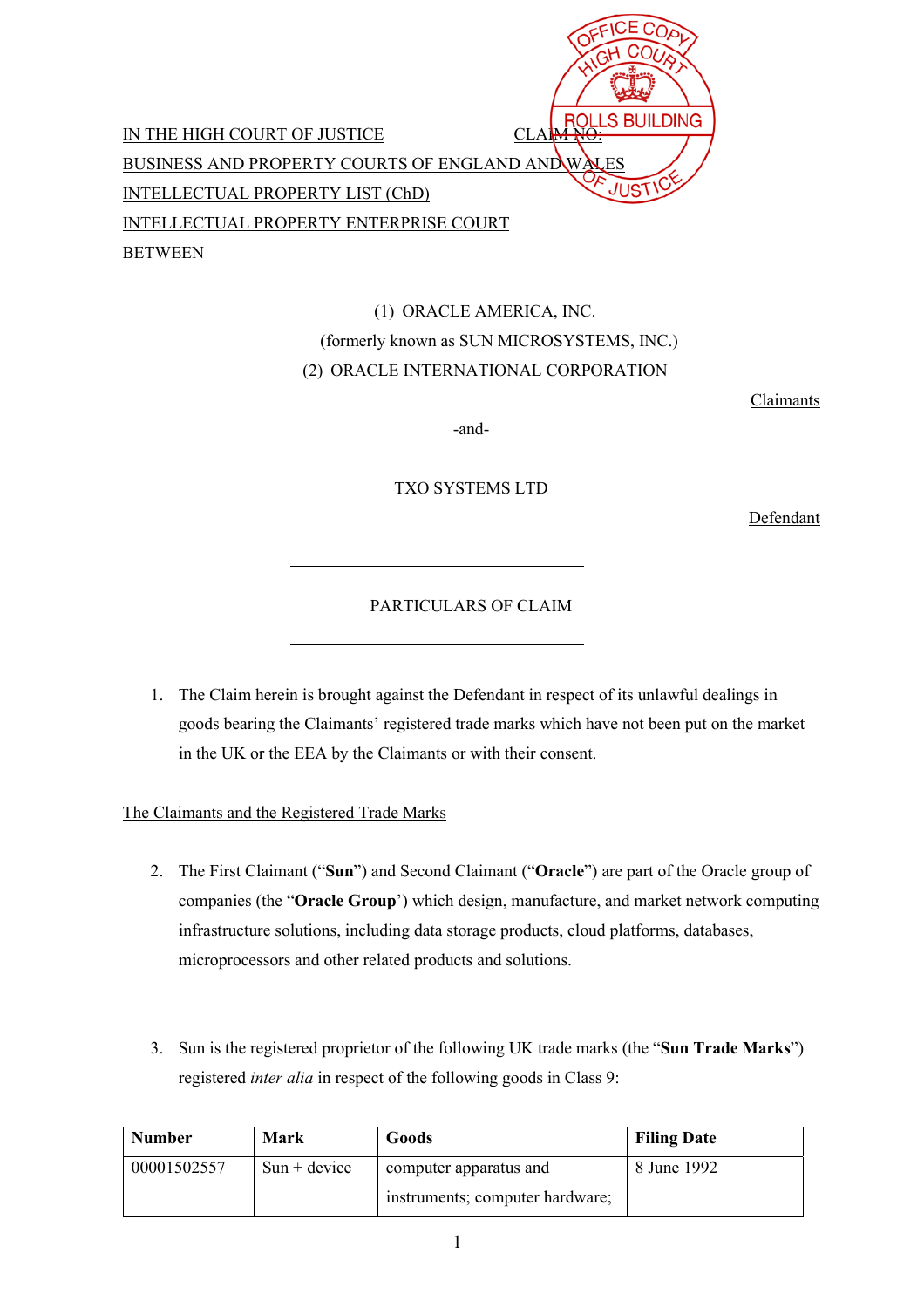| <b>Number</b> | <b>Mark</b>    | ROLLS BUIL<br>Goods                                                                                            | <b>DING</b><br>rmng pati |
|---------------|----------------|----------------------------------------------------------------------------------------------------------------|--------------------------|
|               |                | parts and fittings for all the<br>$Q_{\mathcal{F}}$<br>aforesaid goods; all included in JUSTICE<br>Class $9$ ; |                          |
| 00001256594   | Sun device     | Computing apparatus;                                                                                           | 17 December 1985         |
| 00001502653   | <b>SUN</b>     | Computers, computer hardware;<br>parts and fittings for all the<br>aforesaid goods;                            | 8 June 1992              |
| 00900124594   | $Sun + device$ | Computers, computer hardware,<br>computer peripherals                                                          | 1 April 1996             |
| 00900125781   | Sun device     | Computers, computer hardware,<br>computer peripherals;                                                         | 1 April 1996             |
| 00900124610   | <b>SUN</b>     | Computers, computer hardware,<br>computer peripherals;                                                         | 1 April 1996             |

4. Oracle is the registered proprietor of the following UK trade marks (the "**Oracle Trade Marks**") registered *inter alia* in respect of the following goods in Class 9:

| <b>Number</b> | Mark          | Goods                        | <b>Filing Date</b> |
|---------------|---------------|------------------------------|--------------------|
| 00003014718   | <b>ORACLE</b> | Computer hardware, and       | 22 July 2013       |
|               |               | computer peripherals.        |                    |
| 00902843019   | ORACLE        | computers, computer hardware | 10 September 2002  |
|               |               | and computer peripherals.    |                    |
|               |               |                              |                    |

- 5. Print-outs showing the registrations of the Sun Trade Marks and the Oracle Trade Marks (collectively the "**Registered Trade Marks**") are attached as Annex 1 hereto.
- 6. The Registered Trade Marks are and at all material times have been subsisting registrations.

## The Defendant

7. The Defendant is a private limited company incorporated under number 05479601 on 13 June 2005 under the laws of England and Wales having its registered office at Finance  $\&$ Administration Dept, Unit 3 Severn Cross Distribution Park, Newhouse Farm Ind Estate, Chepstow, Monmouthshire, NP16 6UP.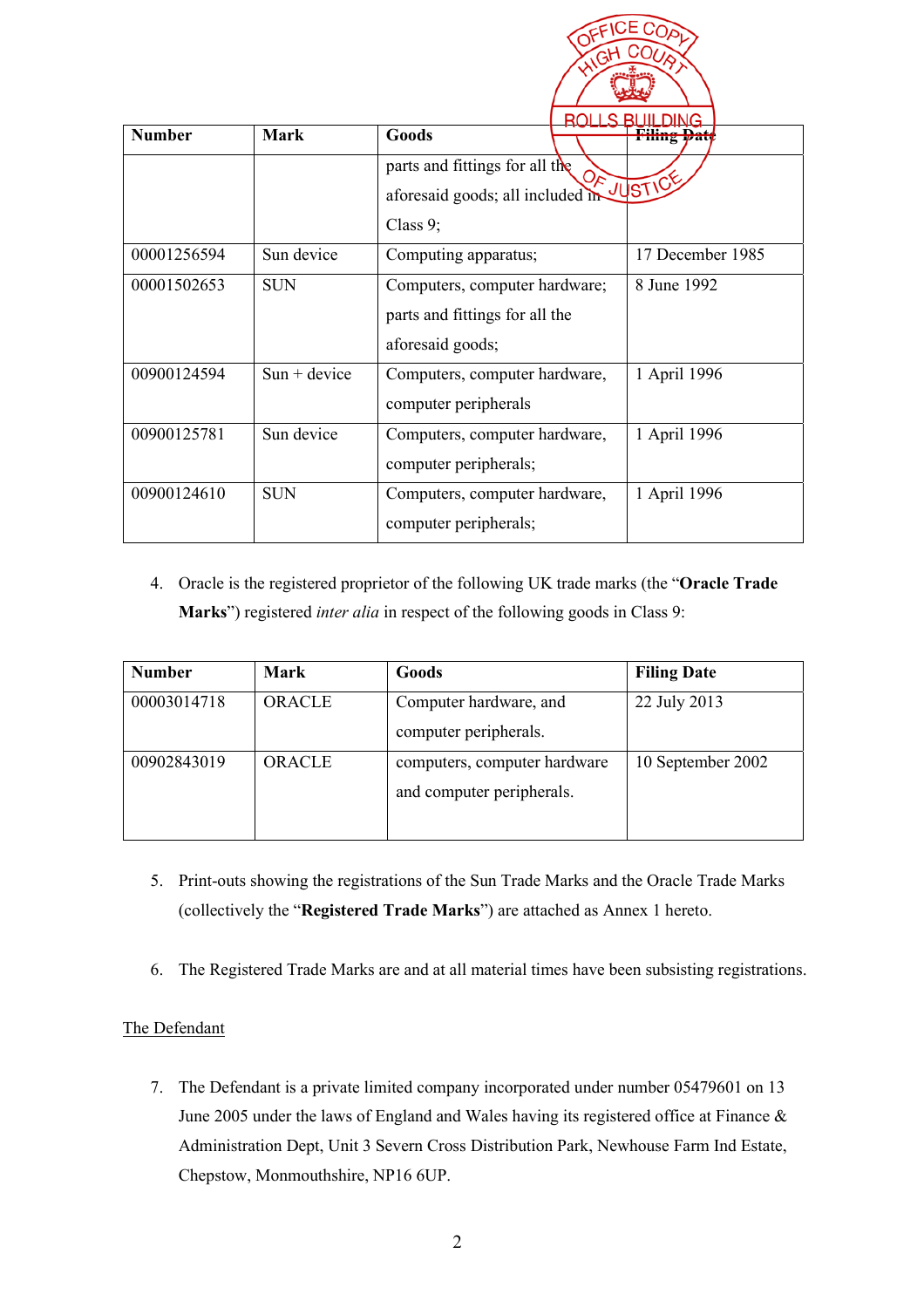

- 8. According to its website at  $\frac{www.txo.com}{two.tm}$ , the Defendant is a provider of gritical telecom network hardware and asset management services. To the best of the Claimants' knowledge and belief, the Defendant sources or recovers equipment in bulk, from *inter alia* large telecommunications businesses around the world, which it sells/resells or recycles globally.
- 9. In the course of its business, the Defendant may acquire and has acquired IT related equipment which it offers for sale/resale, including goods bearing the Sun Trade Marks and/or the Oracle Trade Marks.

## The acts complained of

- 10. The Defendant has, in the course of its business, offered for sale and/or sold goods bearing the Sun Trade Marks and/or the Oracle Trade Marks which have not been put on the market in the UK or the EEA by or with the consent of the Claimants or the Oracle Group. Pending disclosure and/or responses to requests for further information, the Claimants rely upon the following facts and matters:
	- a. In December 2020, the Defendant offered 38 products for sale in the UK to Wildfire Systems Limited ("**Wildfire**"), as identified in the spreadsheet attached hereto as Annex 2. Each of those products bore the Sun Trade Marks. Further, the T3-1 product identified as the last entry on the first page of Annex 2 bore the Oracle Trade Marks as shown in the photograph in Annex 3. Without prejudice to the burden being upon the Defendant if it wishes to contend otherwise, none of those goods had been put on the market in the UK or the EEA by or with the consent of the Claimants or the Oracle Group. As shown in Annex 2, those goods had been put on the market in the USA, Australia, Andorra and Bosnia & Herzegovina.
	- b. The Defendant offered for sale in the UK a further 305 products to Wildfire, as identified in the spreadsheet attached hereto as Annex 4. Each of those products bore the Sun Trade Marks. Without prejudice to the burden being upon the Defendant if it wishes to contend otherwise, none of those goods had been put on the market in the UK or the EEA by or with the consent of the Claimants or the Oracle Group. As shown in Annex 4, those goods had been put on the market in the USA, Australia, India and China.
	- c. It is to be inferred that the Defendant offered for sale and/or sold the two servers which bore the Sun Trade Marks referred to in paragraph 11.c below.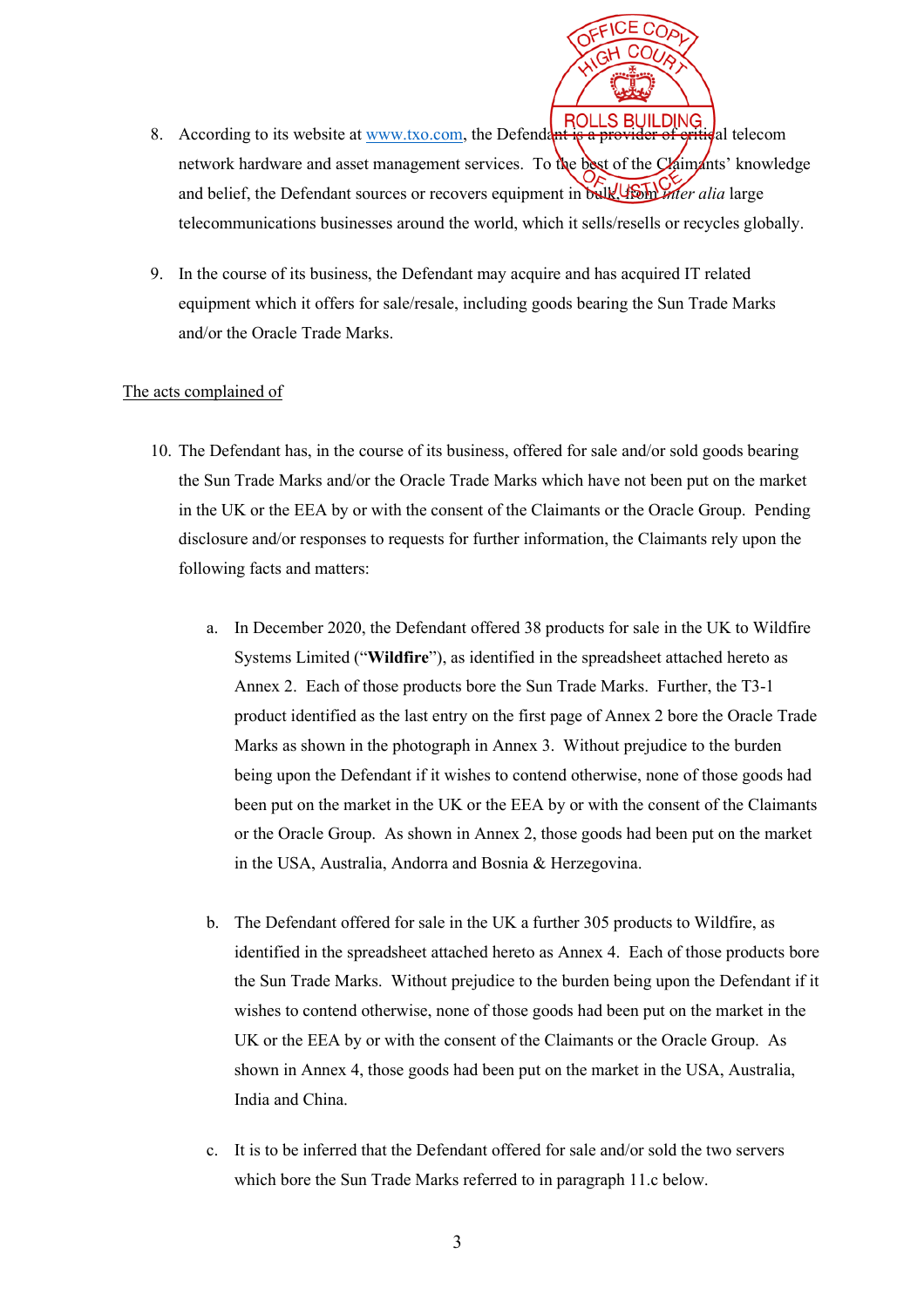- 11. The manner and extent of the Defendant's dealings in **FIOLLS BUILDING** Claimants' knowledge; however, the Claimants will rely upon the following facts and matters as indicating that such dealings have been extensive (and have included new as well as second-hand equipment) over the preceding six years:
	- a. The Defendant has previously listed dozens of pages of Sun and Oracle products for sale on its www.txo.com website, on which it has specifically stated that it '*carries an extensive range of new, used and refurbished Oracle equipment*' in respect of which it has '*large volume stock holding*' and '*quick turnaround times*'.
	- b. On 5 February 2015, one of the Defendant's sales brokers (Jack Stewart) offered to a Danish company, Epoka A/S, four new Sun products, as shown in the email attached as Annex 5.
	- c. In 2019, the Defendant placed an order with IMN GmbH for two Sun servers, as shown in the invoice attached as Annex 6. The Claimants have subsequently identified that those servers contained components which had not been put on the market in the UK or the EEA by or with the consent of the Claimants or the Oracle Group.

## Legal consequences of the Defendant's acts

- 12. By reason of the foregoing the Defendant has without the consent of the Claimants used in the course of trade signs identical with the Registered Trade Marks in relation to goods which are identical with those for which they are registered, and has thereby infringed the Registered Trade Marks pursuant to s. 10(1) Trade Marks Act 1994 (the '**Act**').
- 13. For the avoidance of doubt, by reason of the facts and matters set forth in paragraph 10 above, the Defendant has offered and exposed goods for sale and stocked them for those purposes under the Registered Trade Marks within the meaning of s. 10(4)(b) of the Act. It is further to be inferred, by reason of the facts and matters set forth in paragraph 11 above, that the Defendant has imported or exported goods under the Registered Trade Marks within the meaning of s.  $10(4)(c)$  of the Act.
- 14. By reason of the foregoing, the Claimants have suffered loss and damage.
- 15. The Defendant threatens and intends to persist in the activities complained of.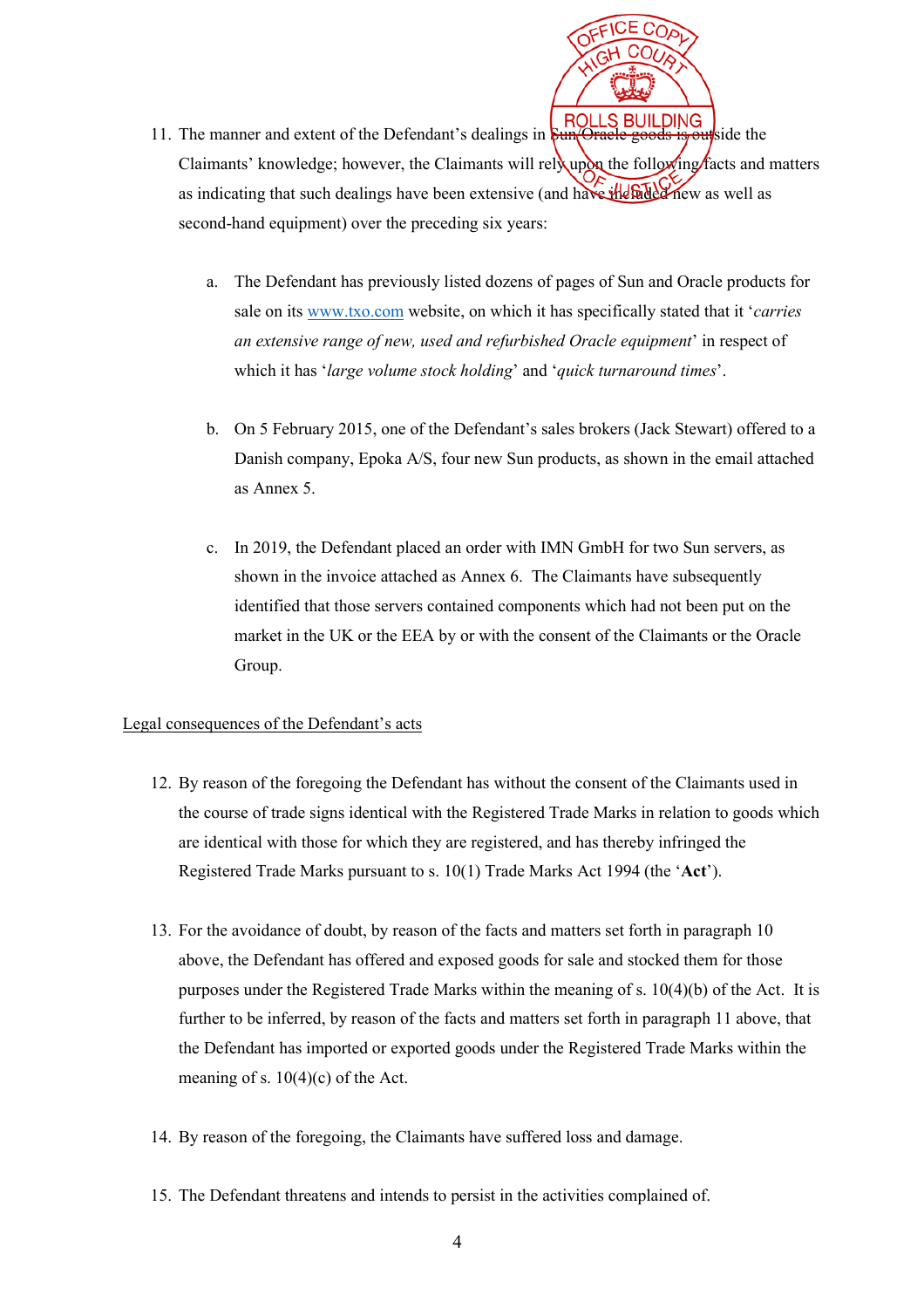

- 16. The Claimants are not presently aware of all of the Defendant's acts which infringe their rights, but at trial will seek to rely upon each and every act in the nature of those complained of herein in the six years preceding the issue of this Claim.
- 17. The Claimants are entitled to and claim interest under section 35A of the Senior Courts Act 1981 or the equitable jurisdiction of this Honourable Court upon all sums awarded to them.
- 18. The Claimants seek an order for appropriate measures for the dissemination and publication of the Judgment to be taken at the expense of the Defendant in accordance with paragraph 26.2 of CPR Practice Direction 63.
- 19. The Claimants seek relief in materially the form approved and granted in Sun Microsystems Inc v. Amtec Computer Systems Corp Ltd [2006] EWHC 62 (Ch) and Sun Microsystems Inc v. M-Tech Data Limited [2009] EWHC 2992 (Pat) as upheld by the Supreme Court in Oracle America, Inc. v. M-Tech Data Limited [2012] UKSC 27.

## Statement pursuant to CPR 63.20(2)

20. By letter before action dated 15 January 2021 and subsequent letter dated 8 February 2021, the Claimants have complied with paragraph 6 of the Practice Direction (Pre-Action Conduct)

## AND THE CLAIMANTS CLAIM:

## Injunction

- 1. An Injunction to restrain the Defendant, whether acting by itself, its officers, servants, agents, or otherwise howsoever, from doing the following acts or any of them:
	- a. Importing into, exporting out of, advertising for sale, offering for sale or selling within the UK any computer hardware or computer peripheral ("**Computer Product**") bearing any sign that is identical to any of the trade marks details of which are set out in the Particulars of Claim herein (the "**Registered Trade Marks**") where the Computer Product has not been put on the market within the UK or the European Economic Area (EEA) by the Claimants or with the consent of the Claimants (within the meaning of section 12 of the Trade Marks Act 1994)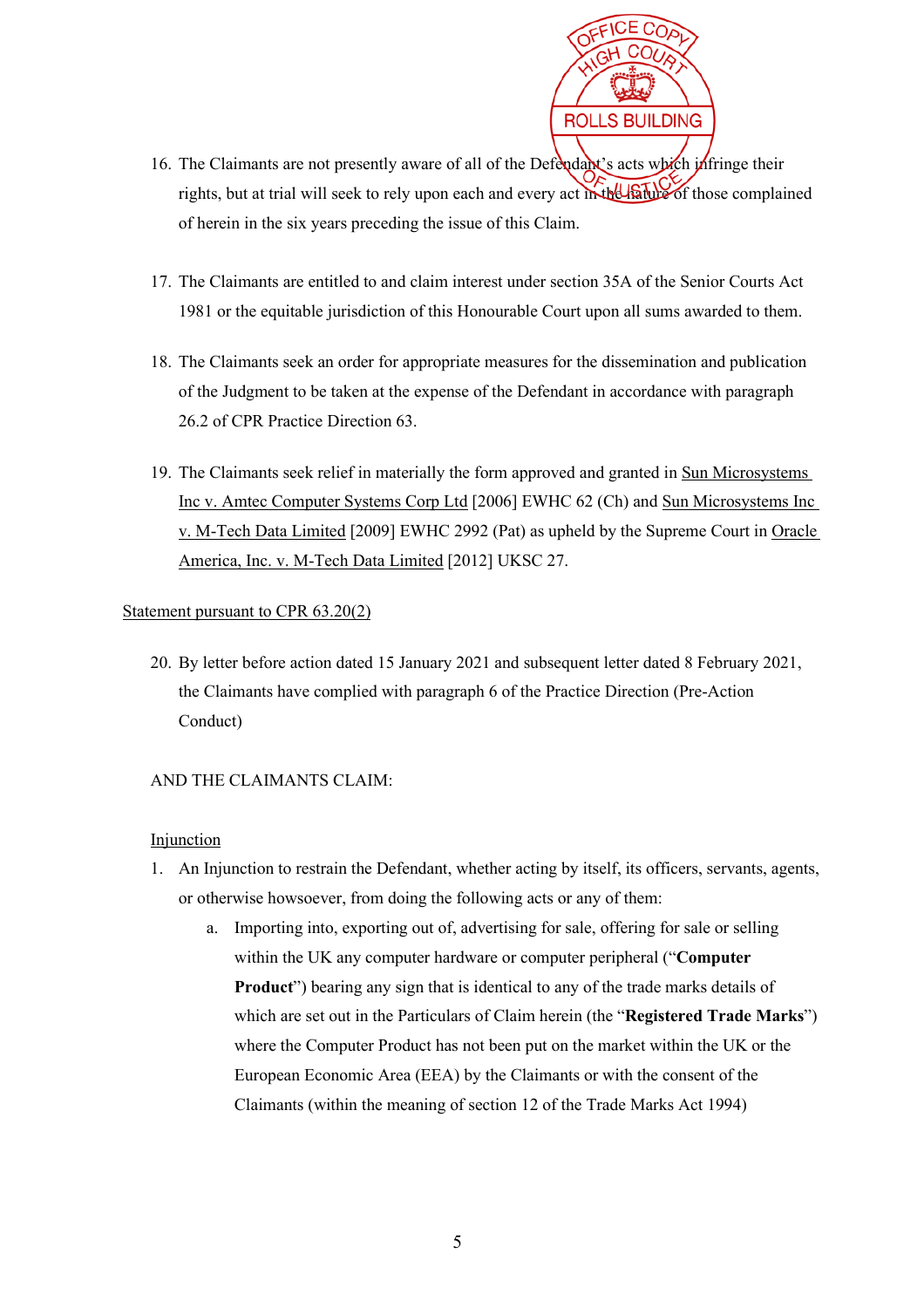**PROVIDED THAT the Defendant is not prevented from dealing in a Computer Product** bearing any such sign if:

- (i) the Defendant has informed the duly appointed UK representative of the Claimants in writing or by email of the serial number and part number of the Computer Product in question giving at the same time a description of the Computer Product, stating whether it is new or second-hand either (a) prior to a knowing purchase of a Computer Product bearing any of the Registered Trade Marks or (b) promptly after an unknowing purchase of a Computer Product bearing any of the Registered Trade Marks; and
- (ii) the Claimants have not responded (subject to '2' below, the Claimants to provide any such response as soon as practicable and in any event within 10 calendar days of receipt of the information from the Defendant) stating that its records and/or information available to it show to its satisfaction that the Computer Product in question has not been put on the market in the UK or the EEA by it or with its consent;

but only if the Defendant does not know or believe that the Computer Product in question has not in fact been put on the market in the UK or the EEA by, or with the consent of, the Claimants.

- 2. An Order that, in any case where the Defendant provides information to the duly appointed UK representative of the Claimants concerning the serial number, part number and description of any Computer Product where the Computer Product or its packaging bear any sign that is identical to any of the Registered Trade Marks, and as soon as practicable but in any event within the 10 day period in '1(ii)' above, the Claimants raise a reasonable query over the information provided, the time within which the Claimants have to respond to the Defendant is extended until 10 calendar days after the duly appointed UK representative of the Claimants receives a response from the Defendant to the query.
- 3. An Order that, if the Defendant provides information pursuant to the above paragraphs which includes serial number or part number information, such information must be provided in a convenient format and if the Defendant has such information in electronic form, it must be provided in convenient electronic form.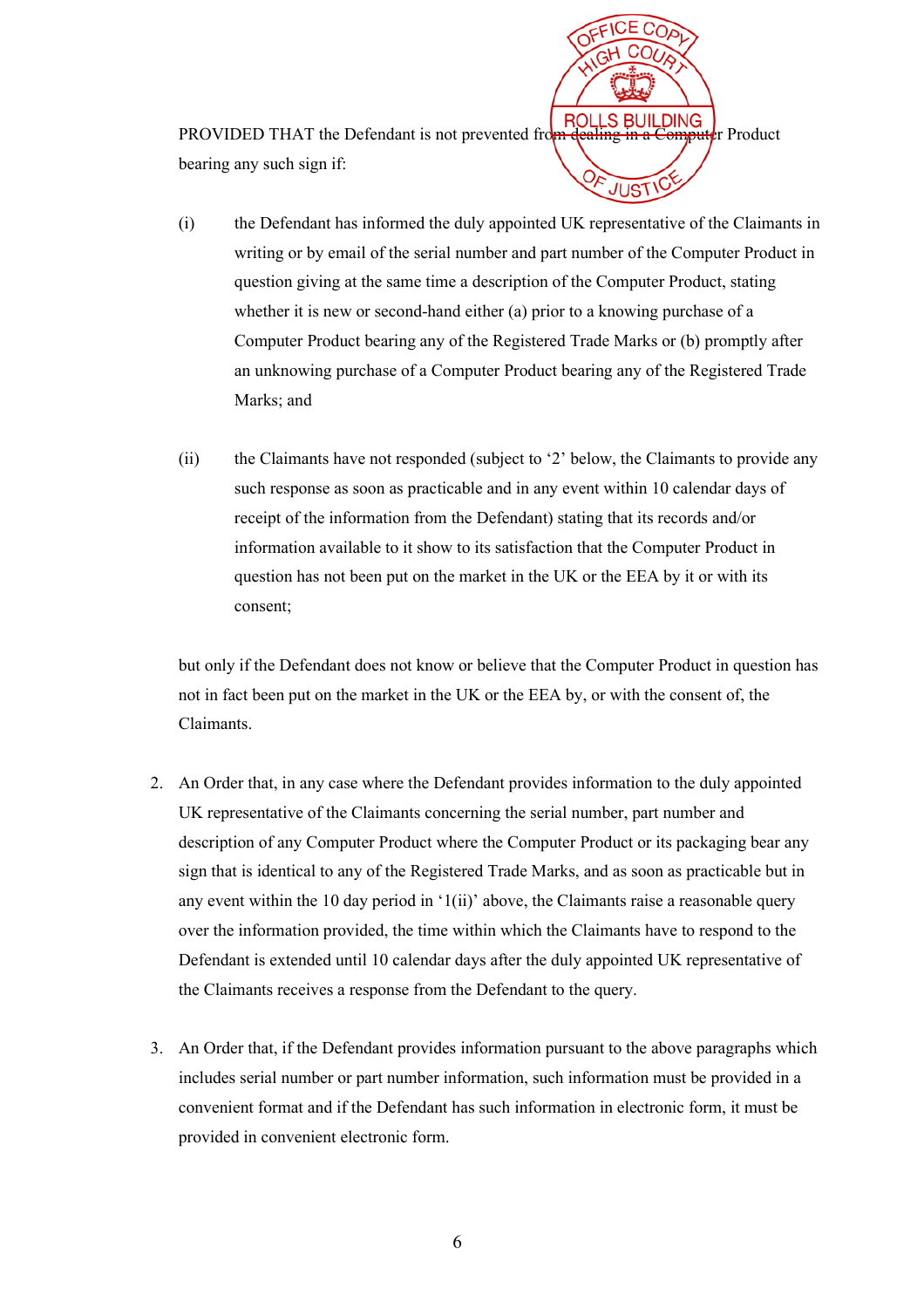**ROLLS BUILDING** Disclosure and delivery up in connection with the proviso to the injunction

4. An Order that, in any case where (under the operation of the Proviso to the Injunction set out at Paragraph 1 above) within the periods in '1(ii)' or (if applied  $\mathbb{E}$  to  $\mathbb{E}$  above, the Claimants respond to the Defendant stating that the Computer Product in question has not been put on the market in the UK or EEA by the Claimants or with their consent, and where that Computer Product has been imported into, exported out of, advertised for sale, offered for sale and / or sold within the UK by the Defendant and / or the Defendant's supplier (or potential supplier) thereof, the Defendant must forthwith provide to the duly appointed UK representative of the Claimants the following information, namely the name, address and contact details of the person, firm or company which offered to supply (in respect of '1(i)(a)' above) or supplied (in respect of ' $1(i)(b)$ ' above) the product in question, together with copies of any documentation relating to the offer for sale or sale. In respect of ' $1(i)(b)$ ' above, the Defendant shall forthwith deliver up to the duly appointed UK representative of the Claimants all products, materials or articles where the Computer Product was identified by the Claimants as not having been put on the market in the UK or EEA by the Claimants or with their consent.

#### Delivery up

- 5. An Order that the Defendant shall provide to the duly appointed UK representative of the Claimants the following information in writing in relation to each Computer Product in its possession, power, custody or control where the product or its packaging bear any sign that is identical to any of the Registered Trade Marks, namely, the serial number and part number and description of the Computer Product.
- 6. An Order that the Claimants shall notify the Defendant in writing which of the Computer Products notified pursuant to the preceding paragraph were not put on the market in the UK or the EEA by the Claimants or with their consent.
- 7. An Order that the Defendant shall deliver up to the duly appointed UK representative of the Claimants all products, materials or articles where the Computer Product was the subject of the Claimants' notification in the preceding paragraph.
- 8. An Order that, in relation to the Computer Products which were the subject of the Claimants' notification in paragraph '6', the Defendant shall by a duly authorised officer, make and serve on the Claimants' solicitors a witness statement disclosing to the best of the knowledge, information and belief of the Defendant: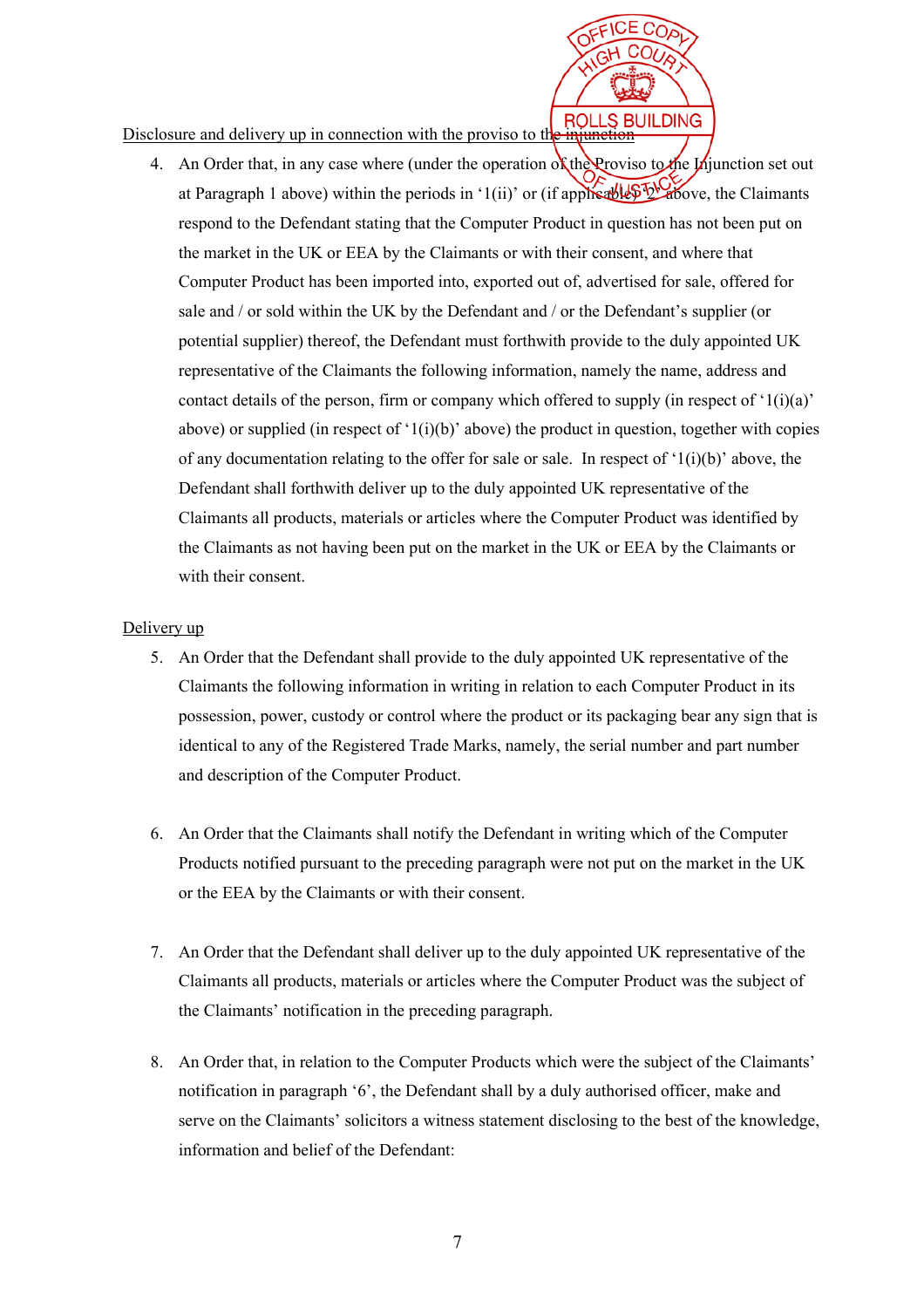

a. The full names, addresses and contact details of  $\overline{ROLLS}$  BUILDING a. The full names, addresses and contact details of  $\overline{r}$  and  $\overline{r}$  persons, firms or gompanies who have supplied to the Defendant any of the said Computer Products together with details of the dates and quantities of every such supply and complete and legible copies of all orders, invoices, delivery notes, documents and records in the Defendant's power, custody, possession or control relating to the supply of such to the Defendant.

## Disclosure

- 9. An Order that the Defendant shall, by a duly authorised officer, make and serve on the Claimants' solicitors a witness statement disclosing to the best of the knowledge, information and belief of the Defendant the serial number and part number and description of each Computer Product purchased in, imported into, exported out of or sold within the UK by the Defendant in the preceding 6 years where the product or its packaging carried any sign that is identical to any of the Registered Trade Marks.
- 10. An Order that, as soon as practicable, the Claimants shall notify the Defendant in writing which of the Computer Products notified pursuant to the preceding paragraph were not put on the market in the UK or the EEA by the Claimants or with their consent, and the products so notified shall be referred to as "the Specified Items".
- 11. An Order that, in relation to the Specified Items, the Defendant shall by a duly authorised officer, make and serve on the Claimants' solicitors a witness statement disclosing to the best of the knowledge, information and belief of the Defendant:
	- (a) the full names, addresses and contact details of all persons, firms or companies who have supplied to the Defendant any Specified Items together with
		- (i) details of the dates and quantities of every such supply of Specified Items; and
		- (ii) complete and legible copies of all orders, invoices, delivery notes, documents and records in the Defendant's power, custody, possession or control relating to the supply of Specified Items to the Defendant.
	- (b) the full names, addresses and contact details of all persons, firms or companies to whom the Defendant has supplied any Specified Items and setting out in the form of a schedule:
		- (i) details of the dates and quantities of every such supply of Specified Items; and
		- (ii) the identity of each Specified Item including the serial number, part number and description of each such item.